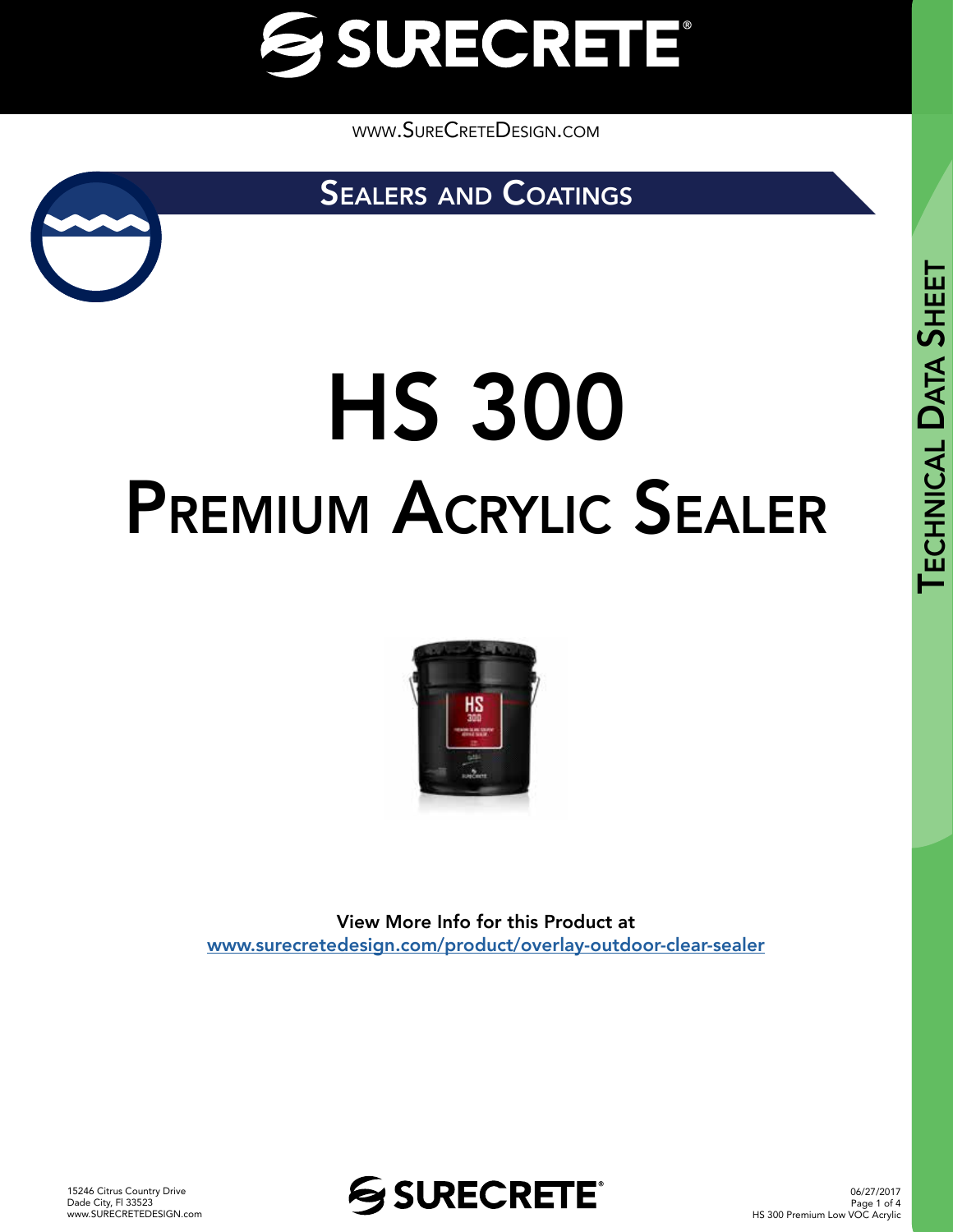# HS 300 Premium Acrylic Sealer

## **DESCRIPTION**

*HS 300* is a premium, high performance, single-component silane, acrylic 30% solids, 600 g/L, sealer designed for SureCrete overlays or other cement-based products. As with most acrylics it is vapor permeable and readily applies outside. However, *HS 300* is specially formulated for extreme climates. The unique silane formulation creates the nano-sealer technology that deeply penetrates and reacts internally with cement, slowing moisture migration and efflorescence and intensifying bond capacity. Even in warmer climates *HS 300*'s slower evaporating solvents will not "cotton candy" before the applicator can finish a tight, smooth surface. A single coat application will provide a UV shield, enhance the beauty, and protect the surface of driveways, garage floors, patios, walkways, pool decks, and stucco.

# SURFACE PREP

The principles for surface preparation for *HS 300* are aligned with other coating systems placed on concrete or cement based products, the substrate must be:

1. Clean: The surface must be free of dust, dirt, oil, grease, paints, glues, non- acrylic sealers, curing agents, efflorescence, chemical contaminants, rust, algae, mildew and other foreign matter that may serve as a bond breaker.

2. Cured: Cement-based overlays typically cure sufficiently overnight (refer to specific SureCrete overlay TDS.) Other cement-based products may require up to 28 days depending on temperatures & humidity.

3. Sound: No system should be placed on concrete or cement-based products that are flaking or spalling. If the surface is delaminating, then diamond grinding, shot blasting, or other mechanical means should be used to remove the delaminating areas.

4. Profiled: Customarily cement-based overlays do not require profiling. For other cement-based products proper profile should follow the standard established by the International Concrete Repair Institute (ICRI) Technical Guideline no. 03732 for Concrete Surface Profile (CSP). The established profile is categorized as CSP-1.

To properly profile some cement-based products (especially exterior applications) use a pressure washer equipped with a turbo-tip and *SCR* (see *SCR* TDS). In one step *SCR* profiles, cleans, and provides a measure of degreasing. Some substrates may require more aggressive profiling through diamond grinding or shot blasting.

#### *Recoats*

*HS 360's* silane, acrylic formula creates the premier choice to reseal or refresh an existing decorative concrete project. The surface should be cleaned with a pressure washer and *SCR* (see *SCR* TDS).

a) Any old, loose and flaky sealer that is still present must be removed.

• Chemically: *Fast-Strip Plus*, *Enviro-Strip* (see appropriate TDS), or other commercial stripper.

• Mechanically: diamond grinding or shot blasting

# **SSURECRETE®**

PACKAGING

5 gal. (18.9 L) pail 55 gal. (208 L) drum

#### **COVERAGE**

Varies upon substrate: approximately 200 - 240 ft<sup>2</sup> per gal., per coat (18.6 – 22.3 m² per 3.8 L, per coat) 6.7 - 8 mils wet; 2 - 2.4 mils cured.

#### SHELF LIFE

Under normal, moisture free conditions 2 years for unopened container.

b) This product should only recoat an existing solvent based acrylic. Determine a substrate's unknown existing sealer by placing a paper towel saturated with xylene over a small area. Cover the towel with plastic and allow it to remain in place for 15 minutes. Solvent based acrylic may feel slippery to the touch, but water based acrylic turns into a slimy mess that can be scraped off easily.

c) Before recoating, prepare on-site a small test area on the intended substrate to establish compatibility of solvents and avoid blistering and delamination.

d) Recoat applications may be complete with a single coat, always evaluate surface to see if a second coat is needed. Best performance is achieved through thin coat(s).

# APPLICATION

#### *Planning*

1. Product is flammable. Interior applications, turn off all fuel burning appliances and pilot lights.

- 2. Provide for ventilation so that vapors do not accumulate.
- 3. Select appropriate PPE (personal protection equipment). Use
- of a NIOSH approved respirator may be required. Refer to SDS.

*Mask* all areas requiring protection.

#### *Temperature / weather*

1. Avoid application on extremely cold or hot days or during wet, foggy weather.

2. Apply with ambient and surface temperatures ranging above 50°F (10°C) and below 90°F (32°C) and that will remain within ranges for at least 12 hours following application.

3. Do not apply outside if precipitation is forecast within 24 hours of application.

4. Substrate must be dry throughout all steps.

# *First coat*

#### *Rolling*

- 1. Utilize a bucket grid to apply in a thin film.
- 2. Roller covers require a solvent resistant core.
- 3. The correct nap size varies due to texture. For example ¾" is recommended for heavy textured patterns, while ¼" mohair is recommended for very smooth surfaces.
- 4. Do not allow puddling. SSURECRETE

**SHEET**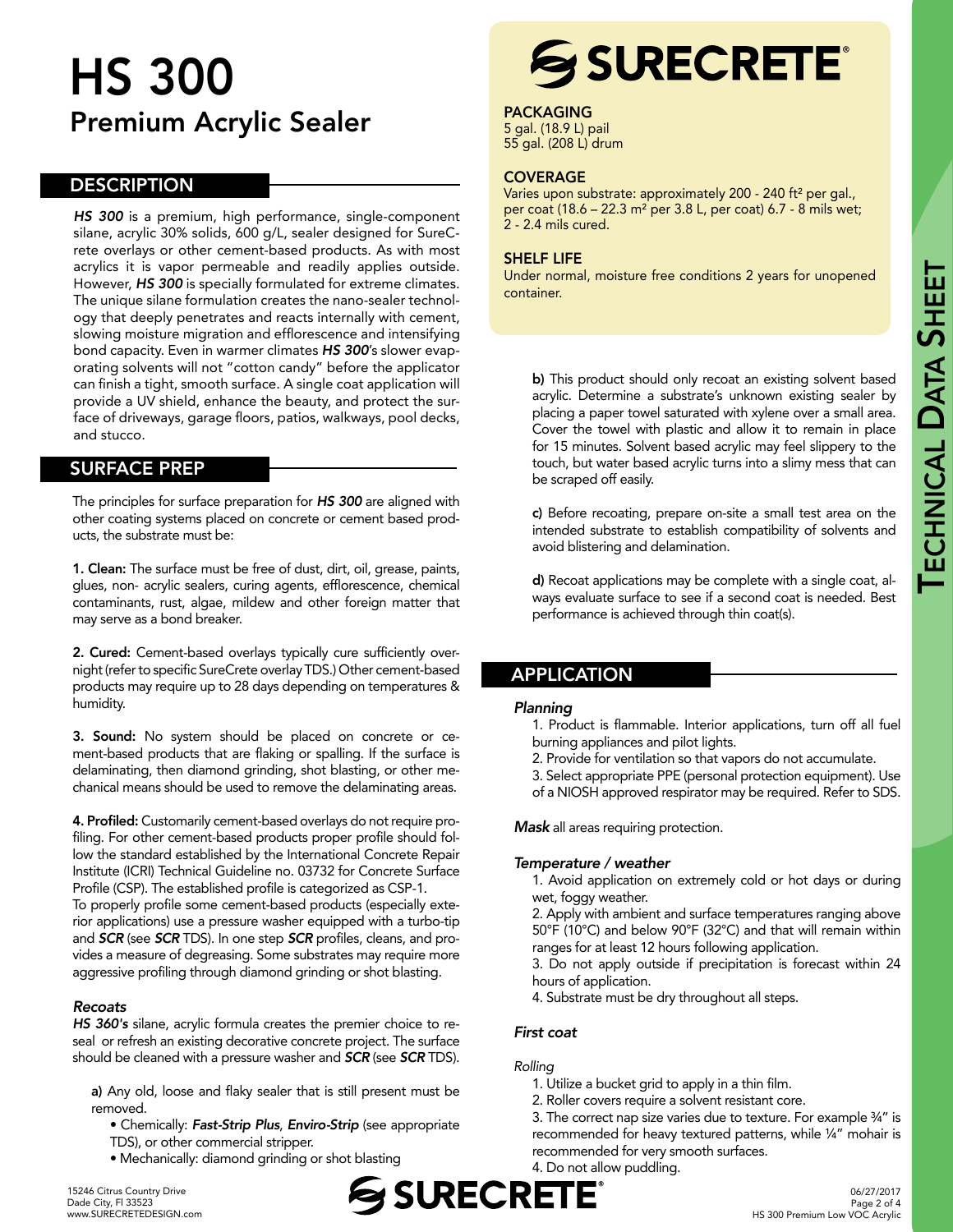5. Exercise care to eliminate roller tracks through back rolling.

#### *Airless Spraying*

1. Airless sprayer should be capable of a minimum .5 gpm discharge.

- 2. Tip size should be approximately .015" .019" with 65° fan.
- 3. For horizontal surface utilize an 8" 10" extension.
- 4. Maintain a wet edge between passes.

#### *Pump-up Sprayer*

1. Select solvent resistant sprayer.

2. Select fan or cone tip as preferred that can pass 30% solids product.

3. Have sufficient tips on hand to allow clean-up that will not interrupt application.

4. If necessary, backroll sprayed area to lay product flat.

When first coat is able to be walked on, a second coat may be applied. Best protection is achieved through the application of two thin coats.

#### *Second Coat*

Applies identical to first coat. Allow 24 hours cure time prior to foot traffic. Allow 72 hours cure time prior to vehicular traffic.

# SLIP RESISTANCE

Two recognized US agencies have issued directives on minimum coefficient of friction, OSHA (Occupational Safety and Health Administration) and Department of Justice through the ADA (Americans with Disabilities Act). ADA is the more stringent of the two. ADA directs that accessible walkways have a minimum coefficient of friction of 0.6. Ramps have been directed to be 0.8. The applicator assumes the responsibility to meet these standards. Areas that may become wet, oily, or greasy require special attention. Refer to *SureGrip (Additive)* TDS and its accompanying coefficient of friction table.

# SUITABILITY SAMPLE

Due to condition specific sites, always prepare an adequate number of test areas. Wear protection system and aesthetic suitability for products' intended use should be included. On site sample approval is especially critical on substantial, heavy traffic situation or custom coloration.

# CLEAN-UP

Before *HS 300* dries; spills and tools can be cleaned up with a solvent such as xylene or acetone.

#### DISPOSAL

Contact your local government household hazardous waste coordinator for information on disposal of unused product.

# **LIMITATIONS**

• For use by trained professionals that have read the complete SDS.

• Product performs best upon a concrete slab that has no ponding of standing water.

• When masking use caution while taping to a floor that is not completely cured, especially at edges, as delamination may occur.

• Protect from metal wheel traffic and some furniture where point of contact may be damaging.

• Chemicals used in tire manufacturing may be detrimental to all sealers from vehicular parking.

# WARRANTY

Warranty of this product, when used according to the directions, is limited to refund of purchase price, or replacement of product (if defective), at manufactures/seller's option. SureCrete Design Products shall not be liable for cost of labor or direct and/or incidental consequential damages.

#### CAUTIONS

KEEP OUT OF REACH OF CHILDREN. Product is flammable. Avoid sources of ignition. Keep areas ventilated to prevent the accumulation of vapors. Inhalation: Use NIOSH approved respirator for organic vapors. Skin Contact: Skin contact may cause irritation. Remove contaminated clothing and wash affected skin with soap and water. Launder clothing before reuse. If symptoms persist, seek medical attention. Eyes: Wear safety eye protection when applying. If contact occurs, flush eyes with water for 15 minutes, seek medical attention.

#### DESCRIPTIVE DATA

| Appearance (cured)             | Clear gloss                                                        |
|--------------------------------|--------------------------------------------------------------------|
| Appearance (wet)               | Clear                                                              |
| <b>Water Resistance</b>        | Excellent, beads water                                             |
| Mechanical Stability           | Excellent                                                          |
| Light Stability                | Excellent                                                          |
| Solids                         | 30%                                                                |
| Diluent                        | Hydrocarbons                                                       |
| Storage Stability              | 2 years (unopened container)                                       |
| Odor                           | Solvent                                                            |
| <b>Application Temperature</b> | $50^{\circ}$ F – 90 $^{\circ}$ F (10 $^{\circ}$ - 32 $^{\circ}$ C) |
| Nano Technology                | Silane Formulation                                                 |
| VOC content                    | 600 a/L                                                            |
|                                |                                                                    |